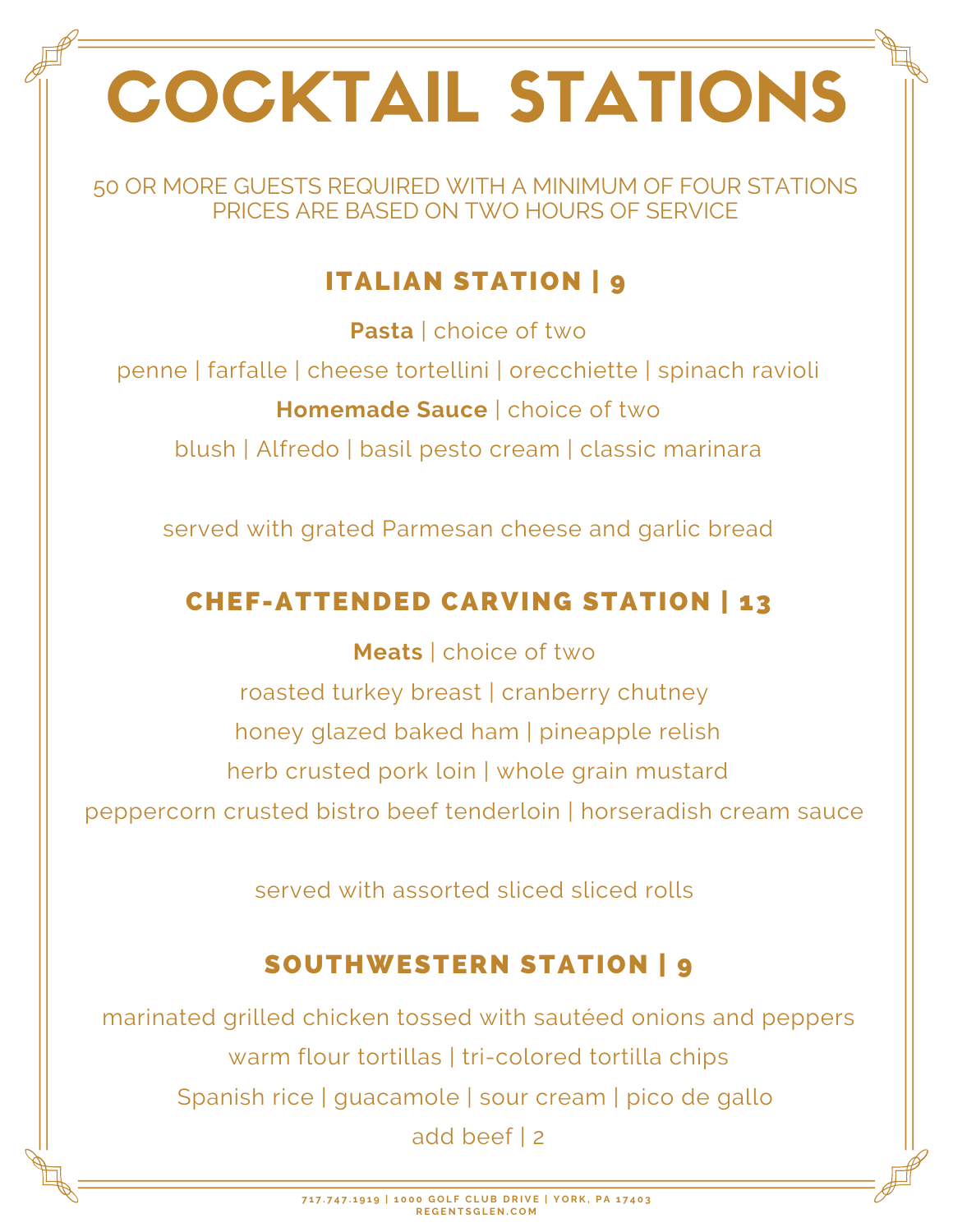# MASHED POTATO BAR | 7

garlic mashed potatoes | whipped sweet potatoes bacon | chives | sour cream | butter shredded cheddar cheese brown sugar | marshmallows

## SALAD STATION | 6

#### **Salads** | choice of two

#### **Roasted Vegetable**

roasted seasonal vegetables | fresh greens | champagne vinaigrette

#### **Classic Caesar**

romaine lettuce | parmesan | focaccia croutons house made Caesar dressing

#### **Seasonal Garden**

fresh greens | tomato | cucumber | carrot | balsamic vinaigrette

#### **Spinach & Berries**

baby spinach | fresh strawberries & blueberries | sliced almonds goat cheese crumbles | poppy seed dressing

#### **Gorgonzola Pear**

fresh greens | crumbled gorgonzola cheese | sliced pears candied pecans | balsamic vinaigrette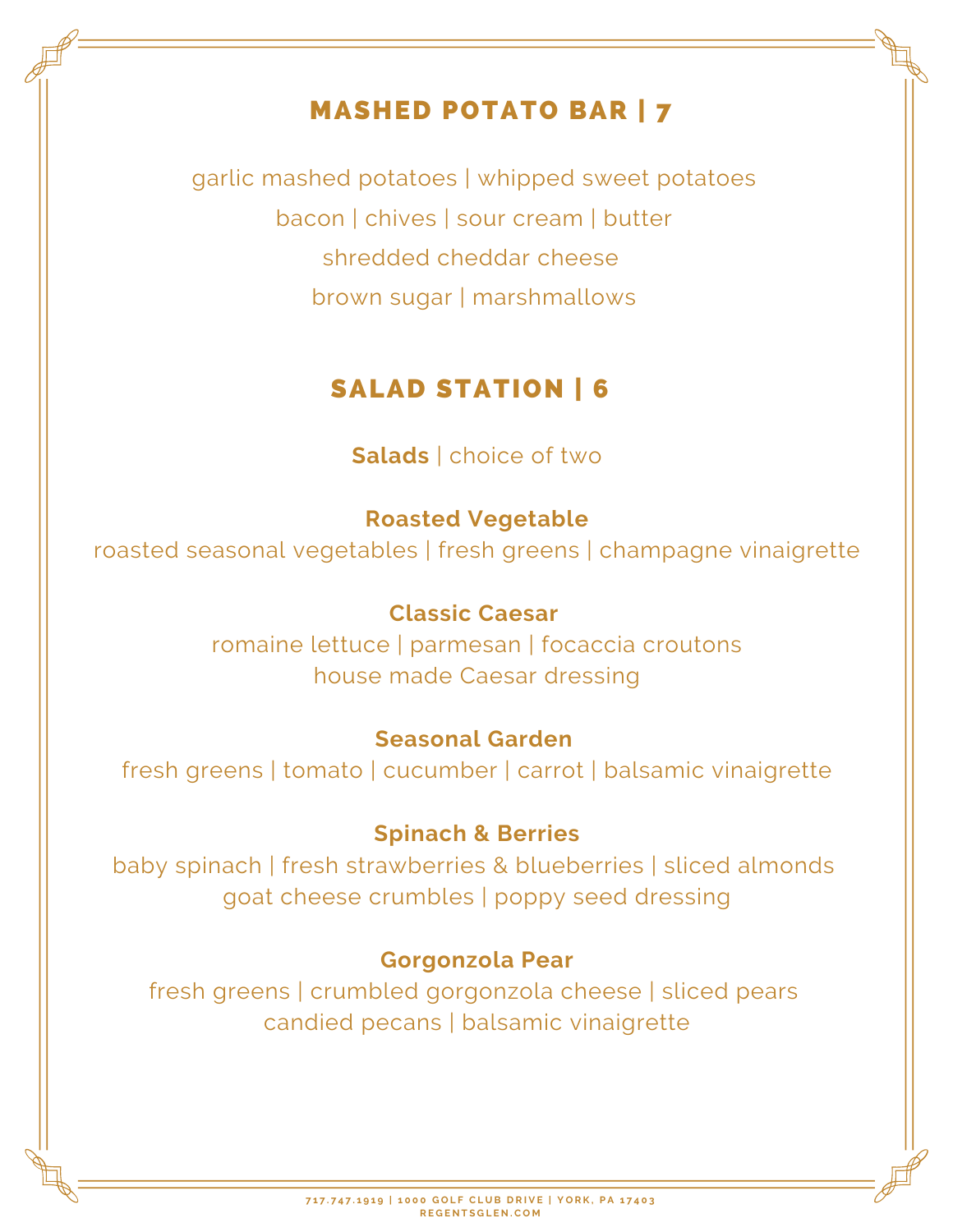## CARVING BOARD STATION | 12

pre-carved roast turkey breast and honey glazed ham mozzarella | swiss cheese caramelized onions | roasted tomatoes cranberry chutney | whole grain mustard grilled asparagus | marinated baby portobello mushrooms assorted sliced slider rolls

# MAC & CHEESE STATION | 7

gourmet five-cheese mac & cheese bacon | blue cheese crumbles panko breadcrumbs | scallions add lobster | 7

## ASIAN STIR FRY STATION | 9

**Meats** | choice of one marinated chicken teriyaki beef

fresh julienne vegetables

white rice I fried rice

served with chopsticks and fortune cookies

717.747.1919 | 1000 GOLF CLUB DRIVE | YORK, PA 17403 **R E G E N T S G L E N . C O M**